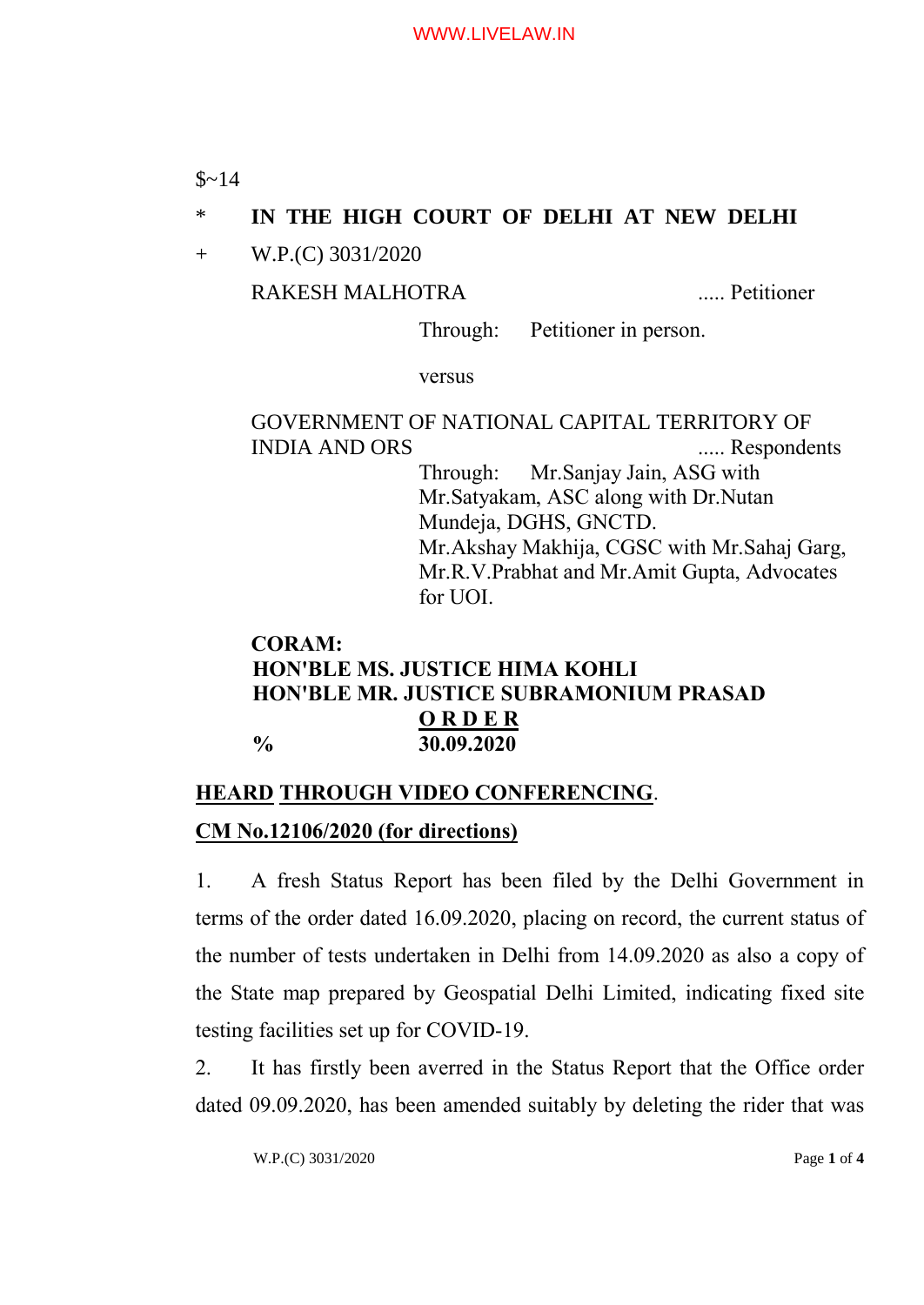#### WWW.LIVELAW.IN

earlier placed in the said order. A copy of the fresh order dated 22.09.2020, is placed on record which does not place any pre-conditions for self-testing for COVID-19 infection. It is further stated that Geospatial Delhi Limited has incorporated the changes made in the draft map, in terms of the feedback received from various districts and the said map of available testing in Delhi was received by the Delhi Government on 28.09.2020. The map mentions a total of 320 testing sites in Delhi. The said map has been shared with DMRC for being displayed at permanent locations/sites at all major Metro Stations. It has also been sent to the Delhi State Mission and uploaded on various websites of the Delhi Government.

3. Insofar as providing access to COVID-19 testing through Mohalla Clinics and Community Centres is concerned, it is stated that the same is under the active consideration of the Expert Committee constituted by the Lt. Governor of Delhi which had lastly met on 28.09.2020. But no final decision on the way forward for capacity building and ramping up the overall testing strategy in Delhi has been taken. Mr.Sanjay Jain, learned ASG states on instructions from Mr.Satyakam, learned ASC that some more time be granted for the Expert Committee's recommendations to be placed on record.

4. As for the report of Sero Surveillance-3, the same reflects a reduction of the IgG antibodies seroprevalence from 28.7% (as in Sero Surveillance-3) to 25.1%. The seroprevalence has declined in Northwest and Central Districts but has increased in West, South, Northwest and East Districts. Seroprevalence was found to be more in the female gender during the three rounds of Sero Surveillance and least in the age group of 18 to 49 years, as compared to the age group of those below 18 years and those who are above

W.P.(C) 3031/2020 Page **2** of **4**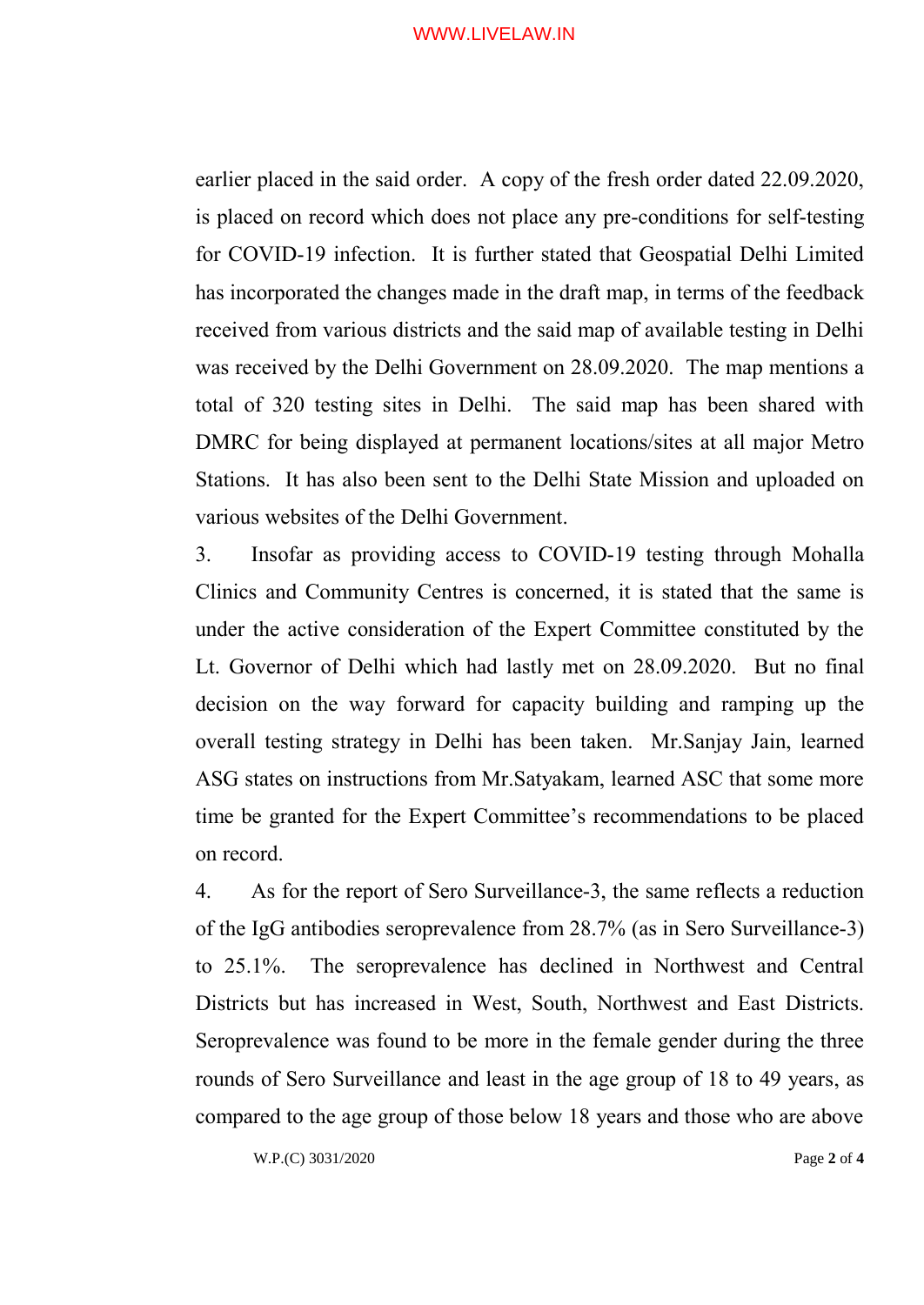#### WWW.LIVELAW.IN

50 years. The conclusion in the Sero Surveillance-3 report is that there is a need to enhance the focus on sample representativeness of the survey in Central, Northeast and North Districts.

5. Coming to the tests conducted by the Delhi Government between 14<sup>th</sup> September, 2020 to  $27<sup>th</sup>$  September, 2020, the tabulated statement filed by the Delhi Government as Annexure D reveals that testing through RAT was the highest on  $14<sup>th</sup>$  September, 2020 at 52271 and the lowest on  $20<sup>th</sup>$ September, 2020 at 24907. The average testing through the RAT mode in the aforesaid period is 45212. As against the above, testing through the RT PCR and other similar modes in the same period reveals that a maximum of 11799 tests were conducted on  $24<sup>th</sup>$  September, 2020, with a minimum of 7672 tests conducted on  $27<sup>th</sup>$  September, 2020. The average testing in the abovesaid period comes to 10280.

6. Much emphasis has constantly been laid by this court on ramping up of tests through RT PCR in Delhi but it has not activated the respondent/Delhi Government adequately. As against the testing capacity of 15,000 through RT PCR and other similar tests per day available in Delhi, the actual number of testing being conducted through this mode is still floating around 11,000 tests per day on an average. In other words, though Delhi has the capacity of conducting 15,000 tests per day through RT PCR mode, 4,000 RT PCR tests per day not are being utilized, which does not make any sense when cases of COVID-19 infection during the period between  $14<sup>th</sup>$  September, 2020 to  $27<sup>th</sup>$  September, 2020, remain in the range of 3500-4000 cases per day with only one exception on  $20<sup>th</sup>$  September, 2020 when the positive cases reported were 2548.

W.P.(C) 3031/2020 Page **3** of **4**